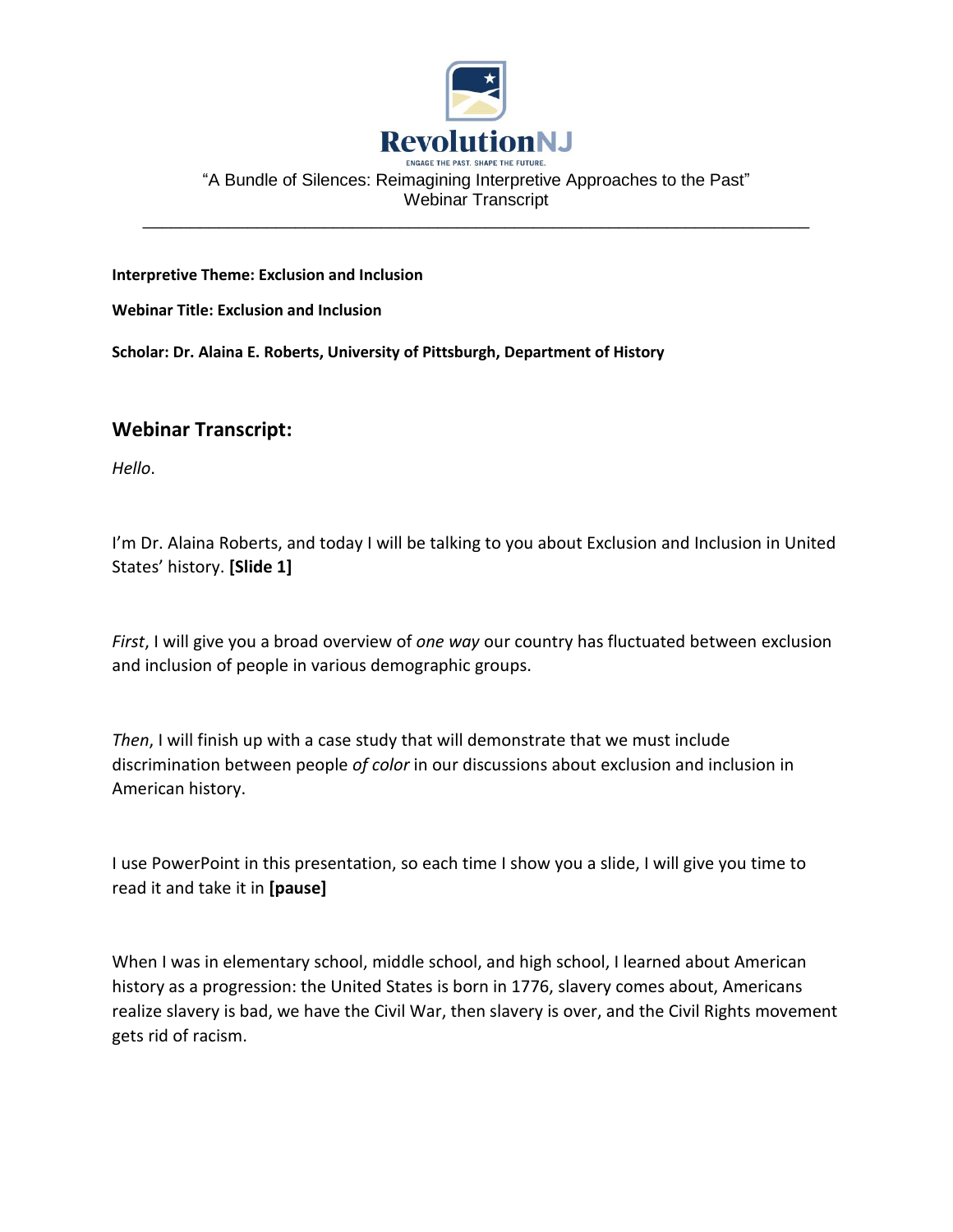A very *neat* idea of how the United States is supposedly constantly improving, with Americans involving themselves in institutions like slavery, but abolishing these systems when they realize they're bad.

Maybe you learned something similar.

But *now*, as a professor and *historian*, it's my job to teach that *actually*, American history is far more *complex*—full of ups and downs, and many times where this country as a whole, *or various states*, have taken one step forward, but then, *later* two steps *back*. **[pause]**

Let me tell you what I mean with regard to our topic—*exclusion and inclusion*.

One of the key concepts we associate with the United States is the freedom to vote, but as I'm sure you've seen in recent years, this freedom is something that is being constantly negotiated.

And this was also the case in the *1700s*.

When the Founding Fathers wrote the Declaration of Independence and then the Bill of Rights—*the first 10 amendments of the Constitution*—voting was not among their priorities, even though we might think this was one of the most important distinctions between a monarchy **[one hand]**, which they wanted to leave, **[other hand]** and the new country they wanted to create.

You're probably quite familiar with these documents, but let's take a close look at a few parts of them, starting chronologically with the Declaration of Independence.

These are just a few slices of this important document—they're verbatim quotes from various parts of the declaration, and I'll give you a minute or so to look at this. **[Slide 2: Declaration]**

Together, these excerpts give us a general idea of the Founding Fathers' issues with their monarch, King George III, and, *really*, with the entire political system of monarchy.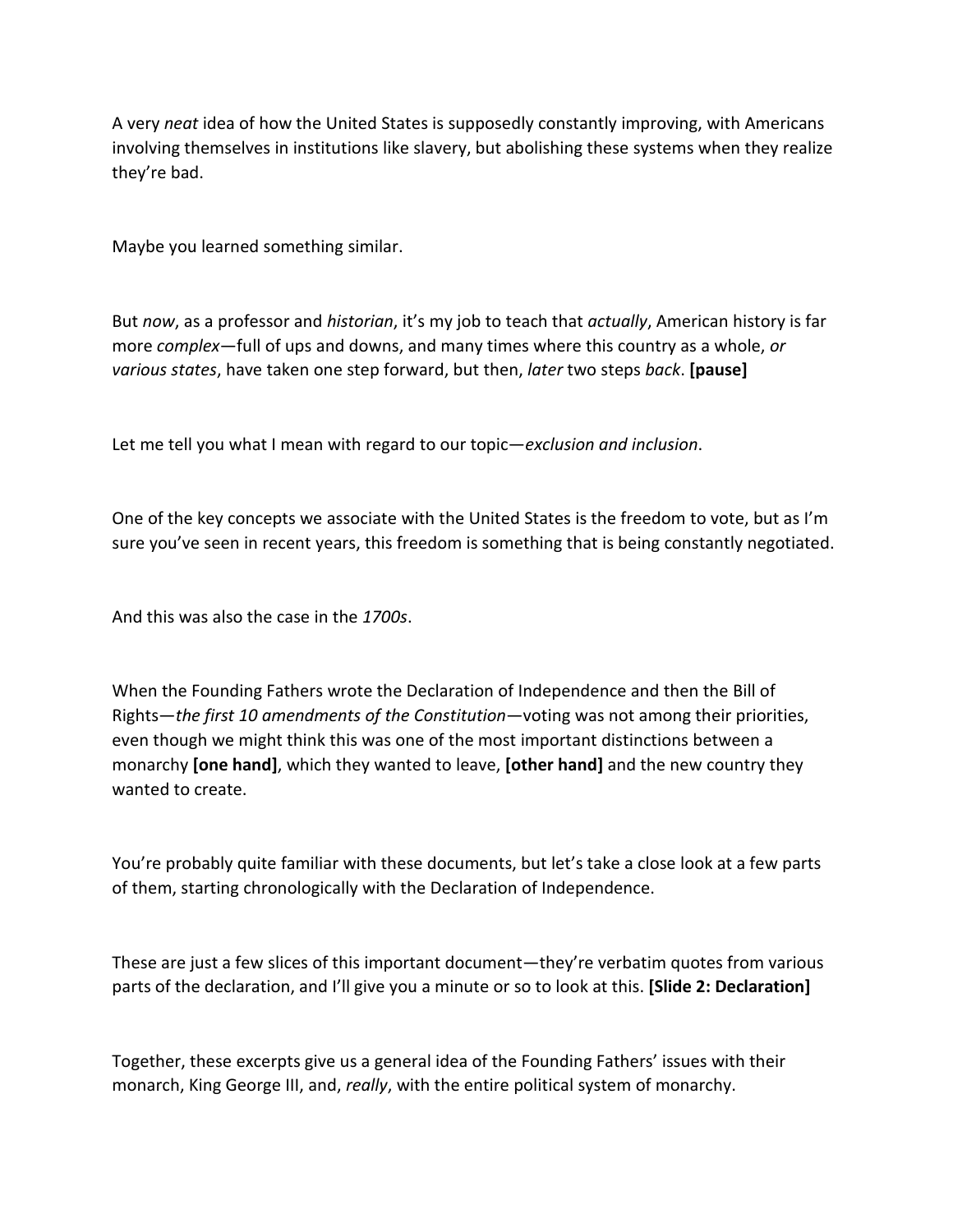By declaring their belief that all men were created equal, the colonists were then at odds with the items they outline in the declaration, particularly the fact that the king had ultimate power over legislation. He could create it, *or refuse to*, and he could ignore the legislative decisions made by colonists, or just make it really difficult for them to even gather together to make these decisions.

So, you would think that the people's right to have a free say in legislation *through voting* would be first and foremost on the Founding Fathers' minds when they are triumphant in the revolution… and succeed at creating the United States.

And they do *discuss* voting… but it doesn't make it into the Bill of Rights. **[pause]** Through the 1770s and on, men like George Washington, Alexander Hamilton, Thomas Jefferson, Benjamin Franklin, etc. are having many conversations about what voting might look like and whether the average person should even *have* a direct say.

Should it actually be "one man, one vote" on every single issue? Should every person get to *elect* someone who then votes for them on various issues? Should only a certain group of men get to vote?

There are *many* formats and options, but most of them revolve around the idea that only some people, some *men*, are qualified to vote, and therefore, that voting is not a universal right that is foundational to this new country.

From the original Articles of Confederation to the Bill of Rights, we have things like: **[Slide 3: Rights]**

You may have noticed—or you already knew—that there is no universal right to vote. **[pause]**

In 1789, George Washington, this country's *first president*, is elected not by people like you and I, *regular folks*, but by *electors*, who were often community leaders and/or wealthy and wellknown men.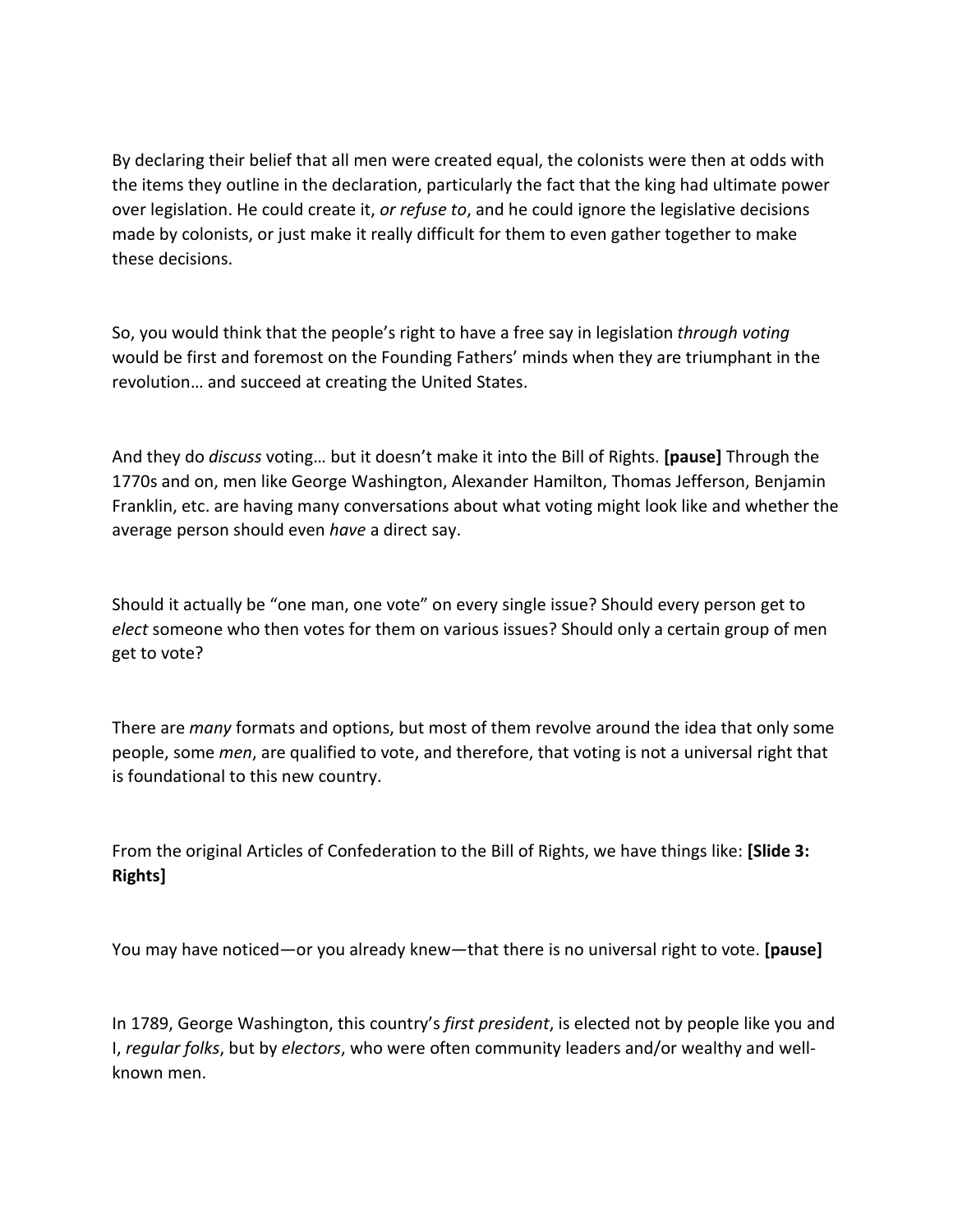The electors had to be white men, and the citizens who *chose* the electors were almost all white men.

So, if we can all agree that voting is one, *very important way* to distinguish who our country allows to participate fully in its political and social systems, then this is a sign that right away, *right after it's born*, the United States *already* has ideas of who is included in this group of people who are *qualified to vote*… and who is not.

This group is not "all men, created equal," like the Declaration of Independence *claims*… in almost every state, it's *white men* who must own land. But there *were* exceptions.

And New Jersey is actually a state that is the exception to this rule… *for a period of time*.

So this is where we get to my idea of "one step forward, two steps back" that I mentioned at the beginning of my time with you. **[pause]**

After they decided to break from Britain, each colony, which became each *state*, had to create its own constitution.

The first New Jersey Constitution, issued in 1776, granted the right to vote to "all inhabitants" who:

- Were 21 years of age or older
- Resided in one county for at least one year
- And owned property worth at least 50 English pounds

# **[Slide 4: Constitution]**

So we haven't gotten away from property ownership, which still drastically narrows the amount of people who can vote, and of course maintains an element of economic inequality—because property is wealth. So, a poor or working person is still not voting in New Jersey.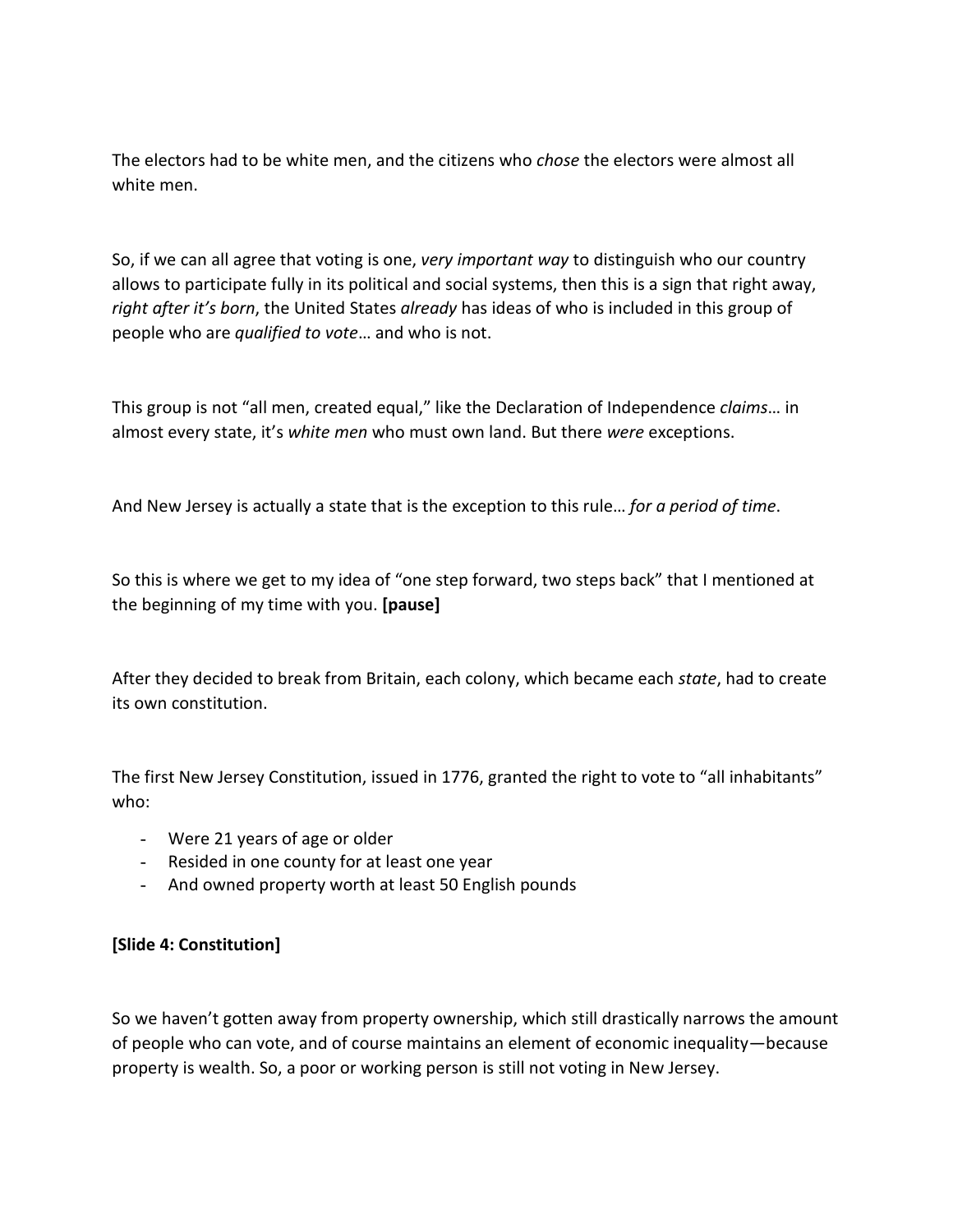But the phrase, "all inhabitants," does*, theoretically*, allow for property-owning women and property-owning Black men to vote.

Now, historians disagree about whether this, sort of *loophole*, was purposeful.

New Jersey *was* a state where there was a growing number of abolitionists, and a small but strong number of property-owning women, so it's possible that at the constitutional convention, the delegates truly *wanted* the state to be more open-minded than many others.

It's also a possibility that it was… *just an oversight*, and they thought it would just be obvious that they were only referring to white men, since previously that had been the case.

That's the fun, *and frustrating*, part of history. That there are *always* multiple interpretations and very rarely only one truth. **[pause]**

But regardless of whether or not it was on purpose, women, *predominantly white women*, and Black men, took advantage of this language that did not *specifically* bar them from voting.

New Jersey was the only state where women are thought to have voted in this period, and in 1790, one law even described a voter as "he or she," so becoming more explicit about the inclusion of women over time.

New Jersey women's level of electoral participation from the 1770s-1780s is unclear, but what *is clear* is that there was pushback.

In 1797, a New Jersey legislature seat was up for grabs, and it was a tight race. White women ended up being the deciding factor for the winner, a Jeffersonian Republican from Newark.

Then, in 1806, *again*, a tight vote—this time to determine the site of a new county courthouse—was decided by a substantial turnout by white women.

So, *unfortunately*, you might be able to guess what happens next.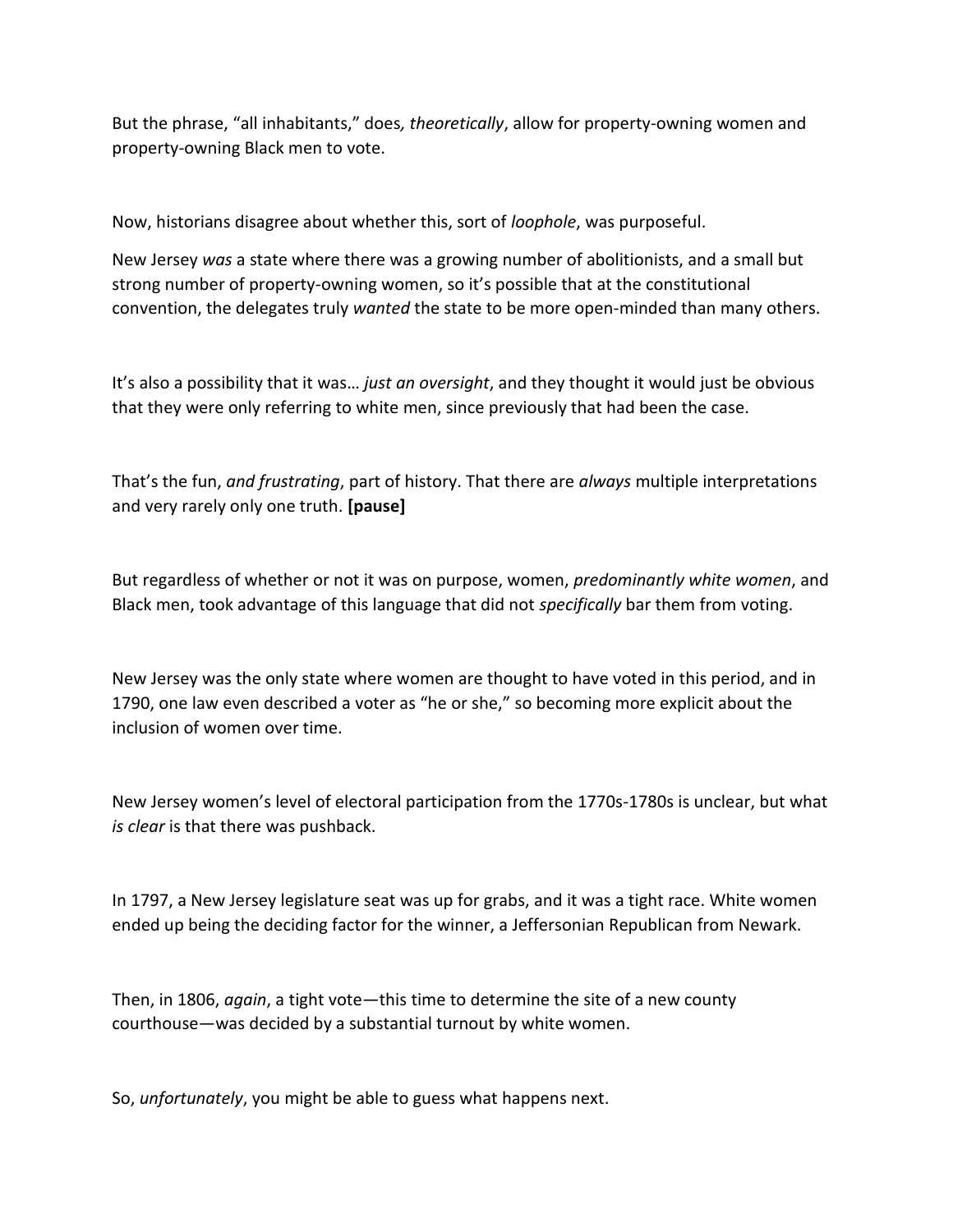Because of the electoral power women exercised in these two votes, they become the topic of conversation and debate. *Is it really okay that women are voting? Are they qualified? Are Black men qualified? Is this what the state constitution originally outlined?* 

Then, the next year, the state legislature passed a law clarifying that the state constitution's "all inhabitants" did not actually refer to women, or to people of color, and that only free white men were allowed to vote. **[pause]**

This is not the march of American progress that we're taught. After the Revolution, women in New Jersey get new rights… but when certain people don't like how they *exercise* those rights, they're taken back. *Is that right?* **[pause]**

In Pennsylvania, *where I currently live*, there was a similar situation.

In the colonial period, Pennsylvania allowed free African American men who owned substantial land holdings to vote.

Since Pennsylvania, *especially Philadelphia*, did have a large Black free population, there were opportunities for African Americans to gain wealth by creating businesses that served whites and Blacks. But, *still*, there were not that many of these wealthy Black men.

Like all states, Pennsylvania's constitution went through multiple changes.

This was the wording of the *1790 Pennsylvania constitution article on voting* **[Slide 5: Article 3]** *Like in New Jersey*, *the language left voting up to interpretation*. *Did "freeman" refer only to white men? Or did it include Black men too?*

Well, at this point, the constitution had already been ratified and it didn't necessarily matter what the writers had originally intended, because many of the Black leaders in Philadelphia wrote to the state legislature, including proof that they were owners of property and tax payers, and saying that they were going to vote.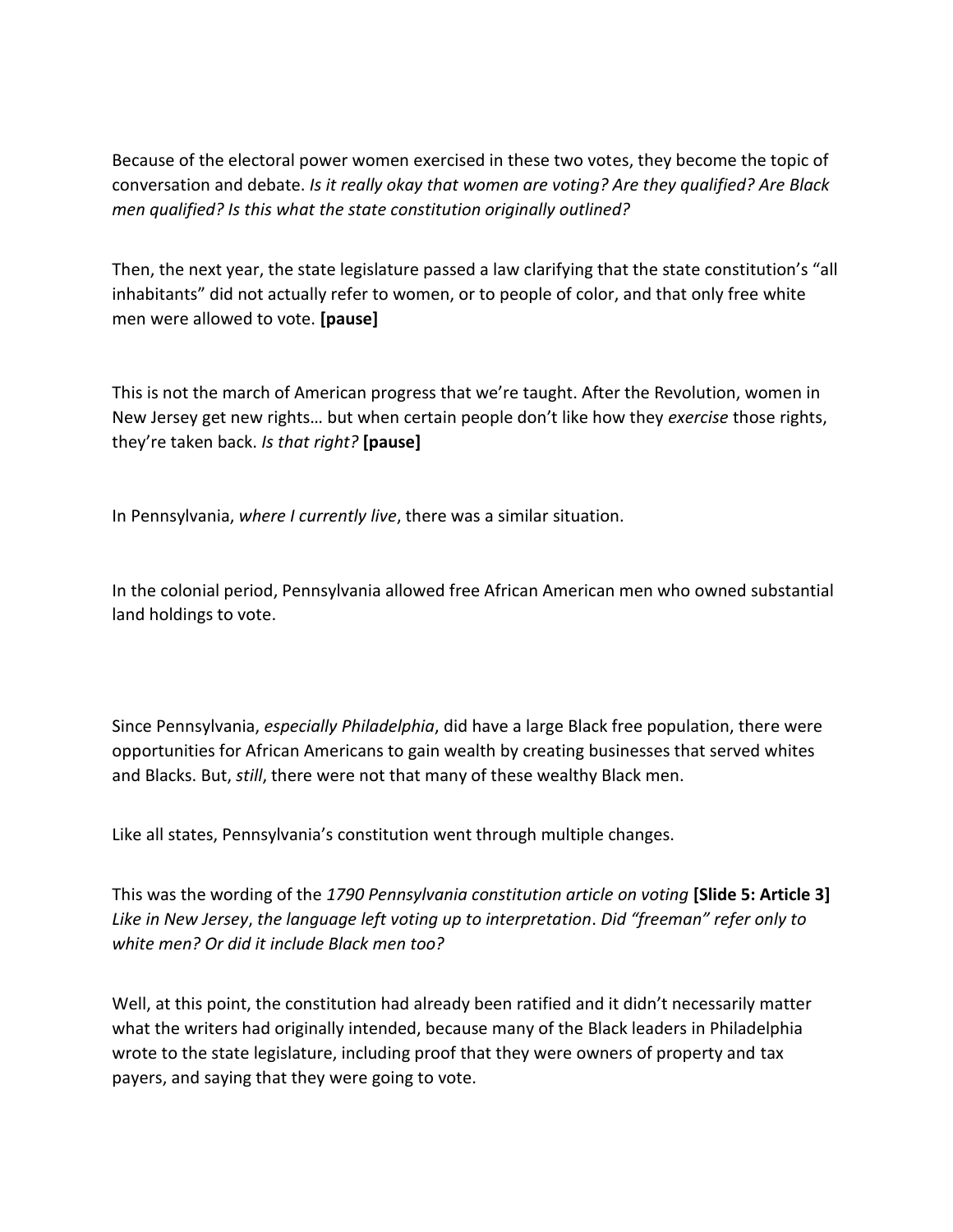Then, they went to the polls and successfully voted, although they often faced harassment or the threat of violence. This lasted for almost forty years.

This is *not* something we usually learn about, because we're taught that Black voting happens *only after the Civil War*. **[pause]**

In 1838, Pennsylvania held a constitutional convention to try to lessen property requirements so that even more people—both Black and white—could vote.

But this didn't go over well with some people. A group of Democrats lobbied to use the convention to ban Black men from voting.

In response, several free African American men got together to create what they called, the "Appeal of Forty Thousand Citizens Threatened with Disfranchisement" **[Slide 6: Appeal]**

And, inside this pamphlet, they use the fact that the American Revolution was fought for freedom and equality as their reason why they should get to keep their right to vote. And I'm going to read this along with you, because it's just so beautiful. **[Read out loud--Slide 7: Appeal 2]**

And another paragraph **[Read out loud—Slide 8: Appeal 3]**

They mention the hypocrisy of considering stripping only one group of people's rights while claiming that all men are created equal. **[pause]** They mention that their love for their country—even though they were brought here as slaves, and don't necessarily have any reason to like it. They mention their patriotism and then go on to outline their knowledge of not just the Constitution of the *United States*, but also the state constitution.

**[pause]** This is *eloquent.* This is *respectful.*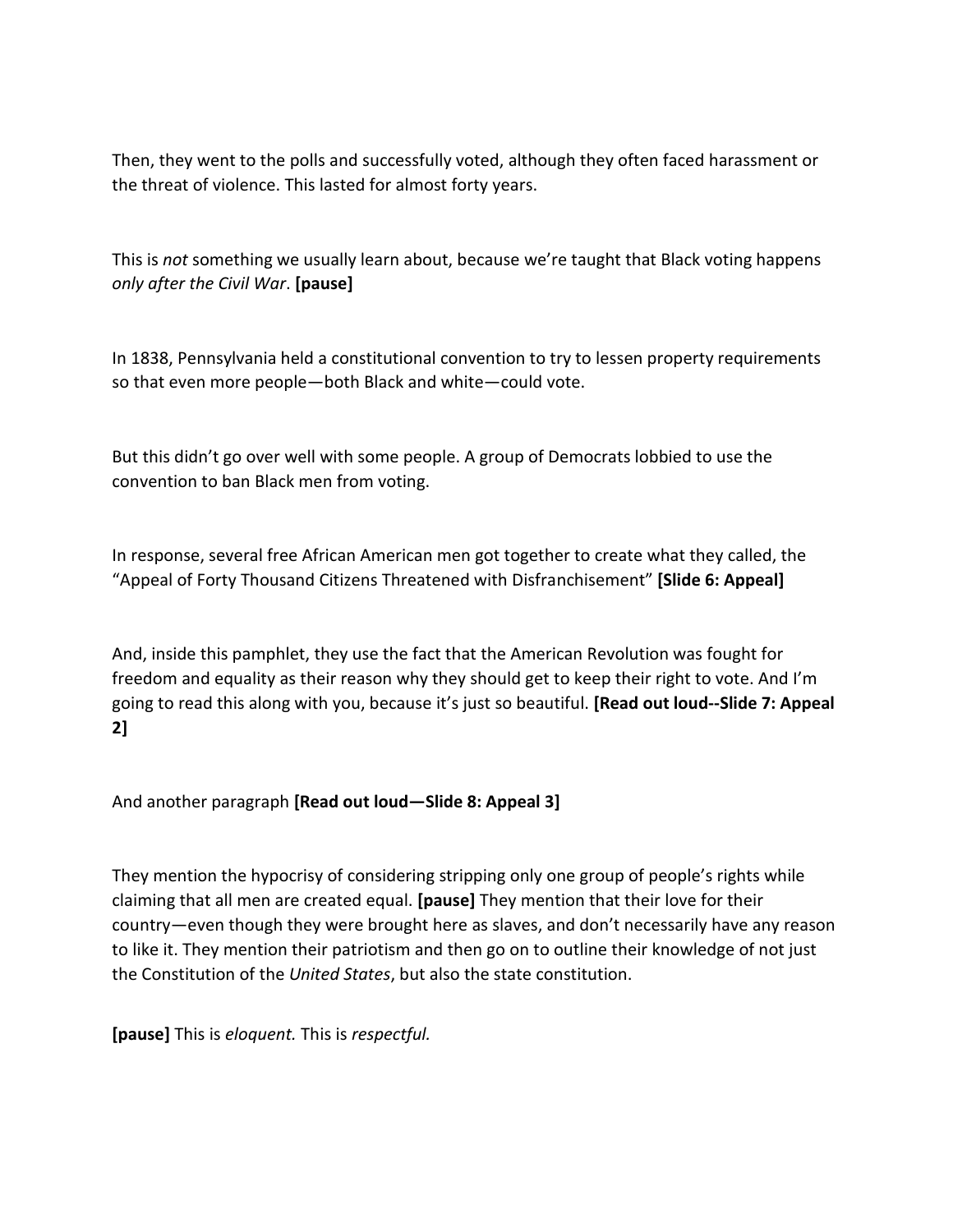And yet, what ends up happening at the convention *instead* of discussing how, *of course Black men have the right to vote*, and we should only *broaden instead of narrow our view of citizenship*…

Thousands of white Pennsylvanians petition the convention to remove suffrage from African Americans completely, and, over the course of several days, they also destroyed and set on fire important buildings in the free Black Philadelphia community, like churches and storefronts.

This is a drawing of one fire **[Slide 9: Fire]**

The places targeted by this mob were places that represented Black success: churches, meeting halls, and the property of Black leaders, and the destruction totaled about \$4000 at the time, which in today's money is around *\$116,200*.

### *Why all this destruction?*

Well, the broader context is that the antislavery movement was growing and African Americans in the state had grown more politically active, holding large conventions in Philadelphia to discuss political and social activism.

Some white people felt more *threatened* than they had before, and they lashed out, wanting to restrict African American rights in return. It wasn't even just about voting, it was also about Black people continually advocating for the abolition of slavery and gaining more supporters. Remember, this is only about twenty years before the start of the Civil War.

In the end, the constitutional convention ended up *opening* suffrage to lower-class whites, but it put an end to voting for African American men, with convention attendees ratifying a new state constitution that specifically limited voting to "white freemen" only.

And it wouldn't be until after the Civil War that Black men would be able to vote again in Pennsylvania.

So let's question again—*why wouldn't we be taught this*? Is it because it calls into question the idea of a straight line of American progress?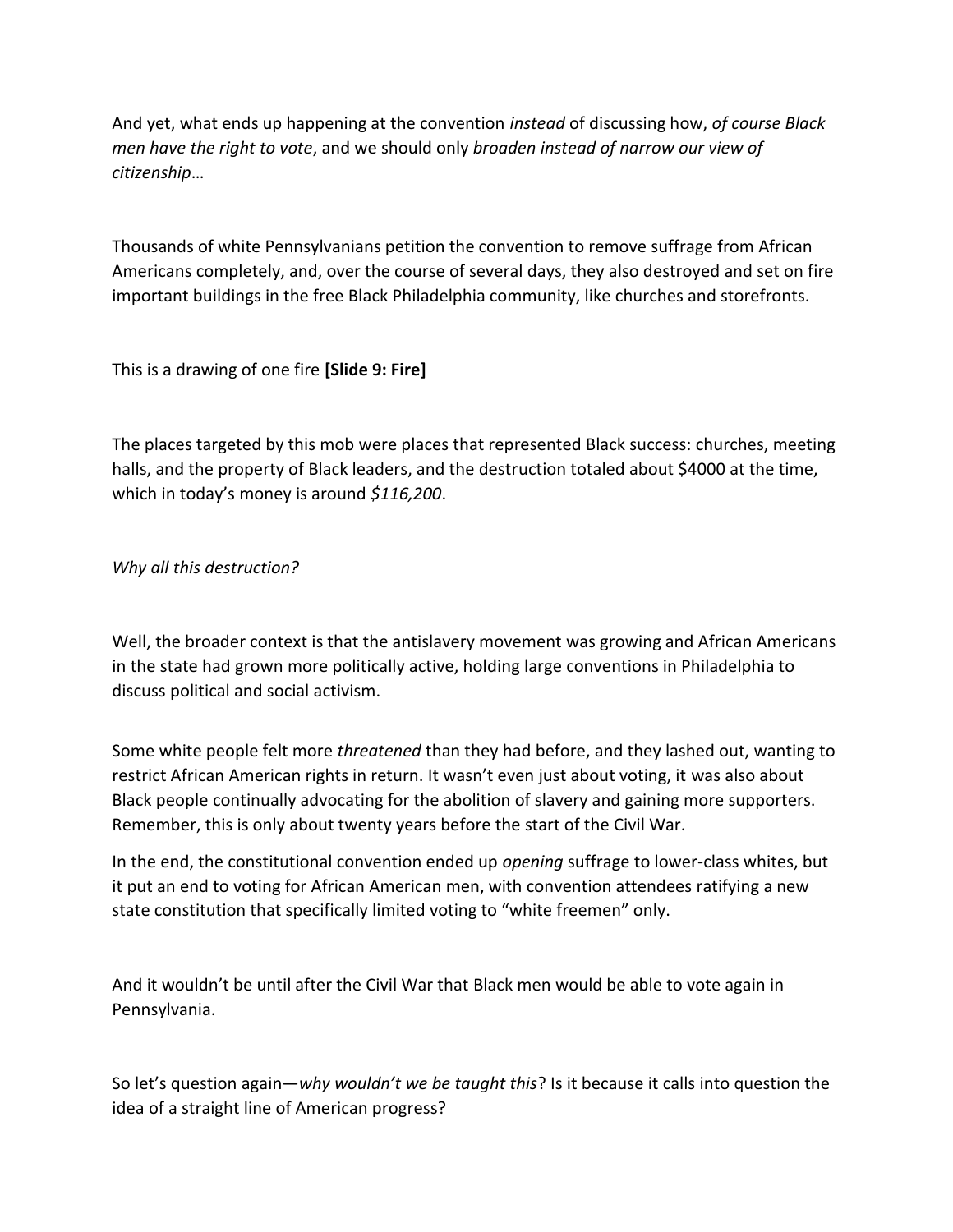Is it because if we knew that Black voting already existed, *way back in the 1700s*, we would know that our country had already made the right choice and then decided to cruelly take it back? **[pause]**

I've given you some background on voting in this country, and two specific examples of New Jersey and Pennsylvania **[pause]**. But if we go even broader… we have *10 states* that early on, originally allowed property-owning Black men and/or women to vote **[Slide 10: Original states]**

By the early 1800s, that number had gotten smaller because of changes like those in New Jersey and Pennsylvania **[Slide 11: Changed states]**

What does this tell us about exclusion and inclusion in early American history?

How would it change the way *you* understood American history if *you* had learned this in middle school or high school?

It doesn't make you hate your country to know that history is more complex. You just realize that it's not *perfect*. **[pause]**

The American Revolution really *was* revolutionary. It made colonists, *now Americans*, think *harder* about race and gender and class. And it led a number of states to decide that they weren't *interested* in continuing slavery or they weren't *interested* in completely blocking off all rights to women. They wanted to *change*.

But there will always be groups of people who don't want more people to have more freedom; and who don't want everyone to have rights.

And that's what we see here. A small minority of people who convinced others to *exclude everyone but white men* from many rights and privileges that the American Revolution was based upon. **[pause]**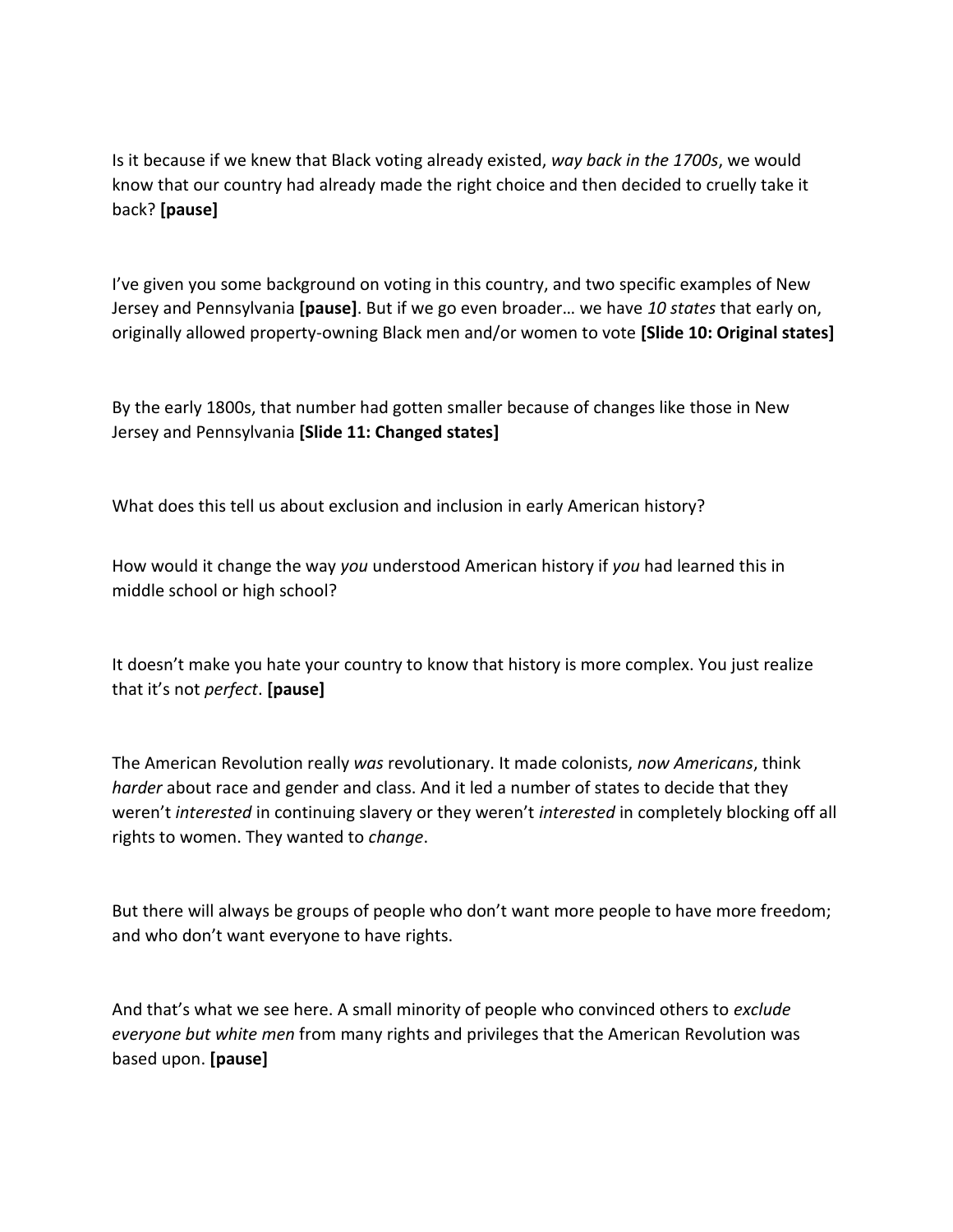Pennsylvania especially, is also an example of how race and class can collide. **[pause]**

We don't often talk about class in this country, but at the convention in Philadelphia, it was predominantly poor whites starting this mob that destroyed Black property.

They were afraid of African Americans having more wealth or power than them, and so they worked to shut down one of the few rights that free African Americans had access to, and tried to destroy the economic success they had obtained…

Because if African Americans were seen as the lowest, most powerless *class*… poor white men could still feel they were still superior to someone. And this is what we also see with southern slavery—most white people in the South didn't own slaves, but they supported the system of slavery because then there was someone socially, politically, and economically underneath them.

And that's unfortunate. Because there *are* times in history that poor white men and Black men and women and other groups of people… have come together, and achieved gains and seen how similar they *really are*. But it didn't happen enough. **[pause]**

Now, what I've just discussed, with voting rights and Black and white Americans, continues the sort of Black-white dichotomy we often see in American history. And rightfully so, these two groups are very important.

But there was one *other* major group of people that is essential to understanding this country's early history… and that's *Native Americans*.

Native Amercian voting is a complex issue.

The majority of Native Americans were not citizens of this country until the nineteenth-century at the earliest, and that citizenship didn't necessarily come with voting rights.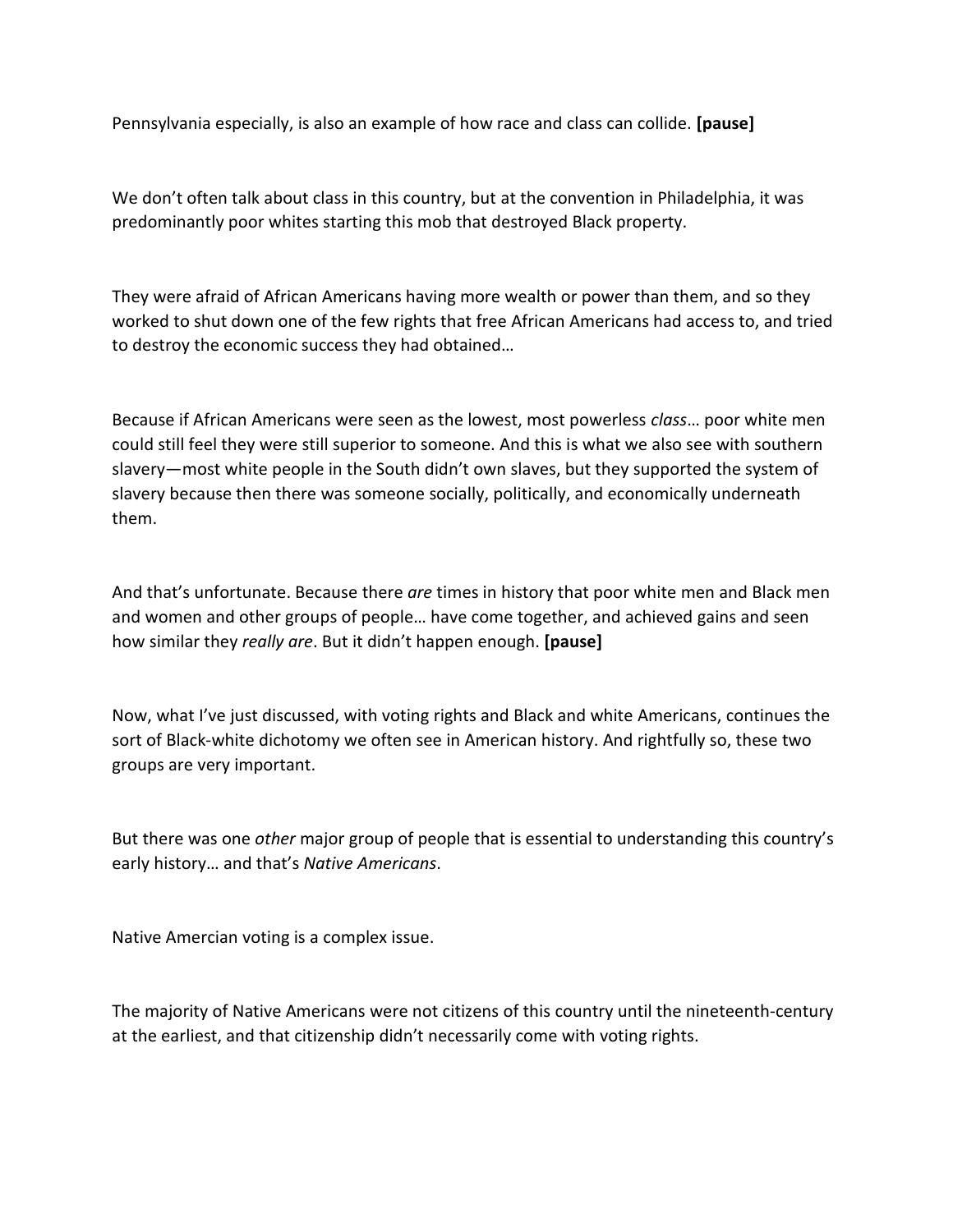But many Native people didn't want to vote or have American citizenship until the twentieth century, because that meant being absorbed into the United States instead of being part of their sovereign Indian nations.

I've included a great book on this topic in your syllabus. But for now, I want to discuss a related issue… because it wasn't only white Americans who had to deal with deciding whether African Americans would have access to rights like voting. **[pause]**

Today, there are over five hundred Indian nations, and in the 1700s and 1800s, there were even *more*.

Five of these Indian nations had members who owned Black slaves. Those five tribes are the: **[Slide 12: Five Tribes]**

These are also some of the biggest Indian nations today, so you may be familiar with one or more of these names.

How and why did these Native women and men own slaves? There are two reasons.

First, they were being pressured by American traders they did business with and the American politicians they made agreements with to not only own enslaved Black people as property…

but *also* to assimilate to American culture in *other ways*, like learning English, teaching their daughters and wives to weave, and engaging in agriculture and private property ownership.

White Americans believed that Native Americans' culture was inferior and uncivilized, and that if they were to survive, they must become more like them.

This is, of course, ridiculous and racist. And Native people were aware of this. They certainly didn't think that they were inferior to white people.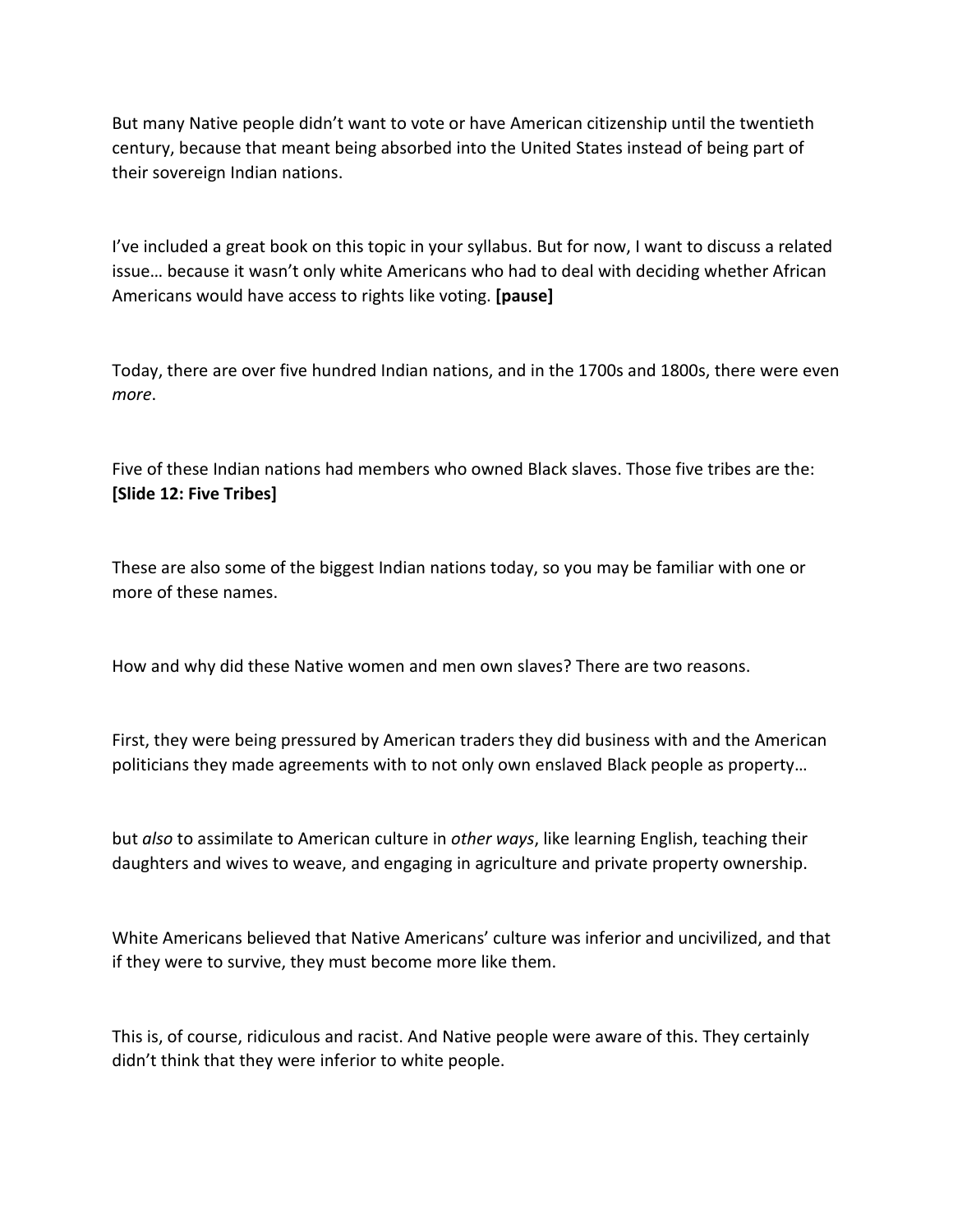But some of them *did* see the benefit of things like learning English and sending their children to American schools, because then they could better negotiate with Americans.

So, the important context behind the transition into Native American slave-ownership is this harmful attempt by Americans to erase Native culture and encourage assimilation. This is often referred to as the "Civilization Policy."

But the other reason that many Native Americans decided to engage in slave-ownership was the same reason that white Americans did—to make money! **[pause]**

Some members of these Southeastern tribes decided that it would benefit them to take part in this system, which resembled their pre-contact captivity practices… and their homelands in Mississippi, Georgia, Alabama, Tennessee, and North Carolina were conducive to success in the planter economy.

They could easily use enslaved people to plant cotton or corn or tobacco because their lands were agriculturally rich.

This is the plantation of one of the wealthiest Cherokee slave-owners, by the name of James Vann **[Slide 13: Vann house]**

It's two stories with a third half-story. It has a basement and a wine cellar, and the property also included a blacksmith shop, 42 slave cabins, 6 barns, five smokehouses, a trading post, over 1000 peach trees, and 147 apple trees.

This isn't the sort of property we usually think of a Native American inhabiting in the 1800s. But this is the wealth that slaveholding provided. **[pause]**

You can actually go see the Vann house today. It's located in northwest Georgia and it's been made into a museum. **[pause]**

In 1837 a census was taken of another of these slave-holding Indian nations, the Chickasaw Nation, and it found that there were 1,223 slaves and 255 owners. That made enslaved people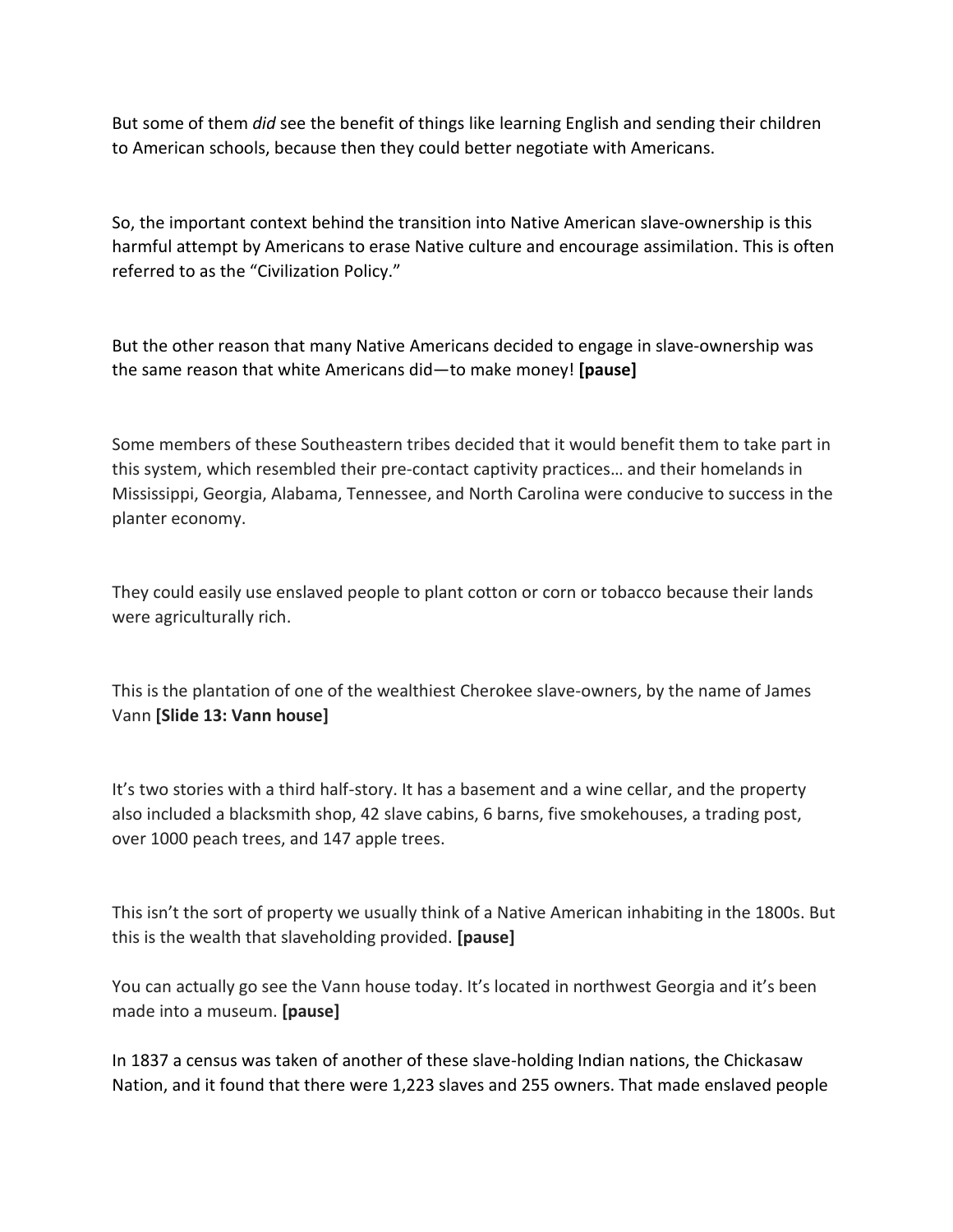18% of the Chickasaw population, which was approximately the same percentage of white slaves in *Georgia* in the same time period. **[pause]** That's a lot. **[pause]**

## *What was life like for the Black slaves of these Native Americans?*

As far as labor, just as in the South, the Black slaves of Indians performed various tasks within agricultural field labor or domestic work.

Both the South and these Indian nations had slave codes that prohibited Black people from learning to read and write and from assembling in large groups.

There is a lot of similarity with regard to the sorts of restrictions put on enslaved Black people, because both white and Indian slaveowners had fears of slave revolts. **[pause]**

But there were also some differences between slaves of white Americans and slaves of Indians.

Slaves in Indian nations had the opportunity to perform different functions than slaves in the U.S.

They often served as interpreters in political and religious realms. Since most of them had previously been owned by whites they spoke English, unlike some of their Indian owners, who usually only spoke their Native languages.

When these enslaved people learned an Indian language to communicate with their owner they were able to serve as go-betweens when traders or governmental agents traveled through the Nation.

They also sometimes served as religious teachers for their owners, reading the bible to them and preaching throughout the nations—*again*, prior ownership by whites had exposed them to Christianity.

Let's take a look at how slaves owned by Indians described their lives. **[Slide 14, then Slide 15]**

These are the real words of formerly enslaved people who are reminding us that everyone's experience of slavery was different. Some had horribly cruel owners, while others did not—but, *either way*, if your life can be irreparably changed by someone else's whims, you're not free you're not living a good life.

In the 1830s, these slave-owning Indians came under attack—both physically and legally because of their agriculturally rich land that allowed them to plant and make money of the sale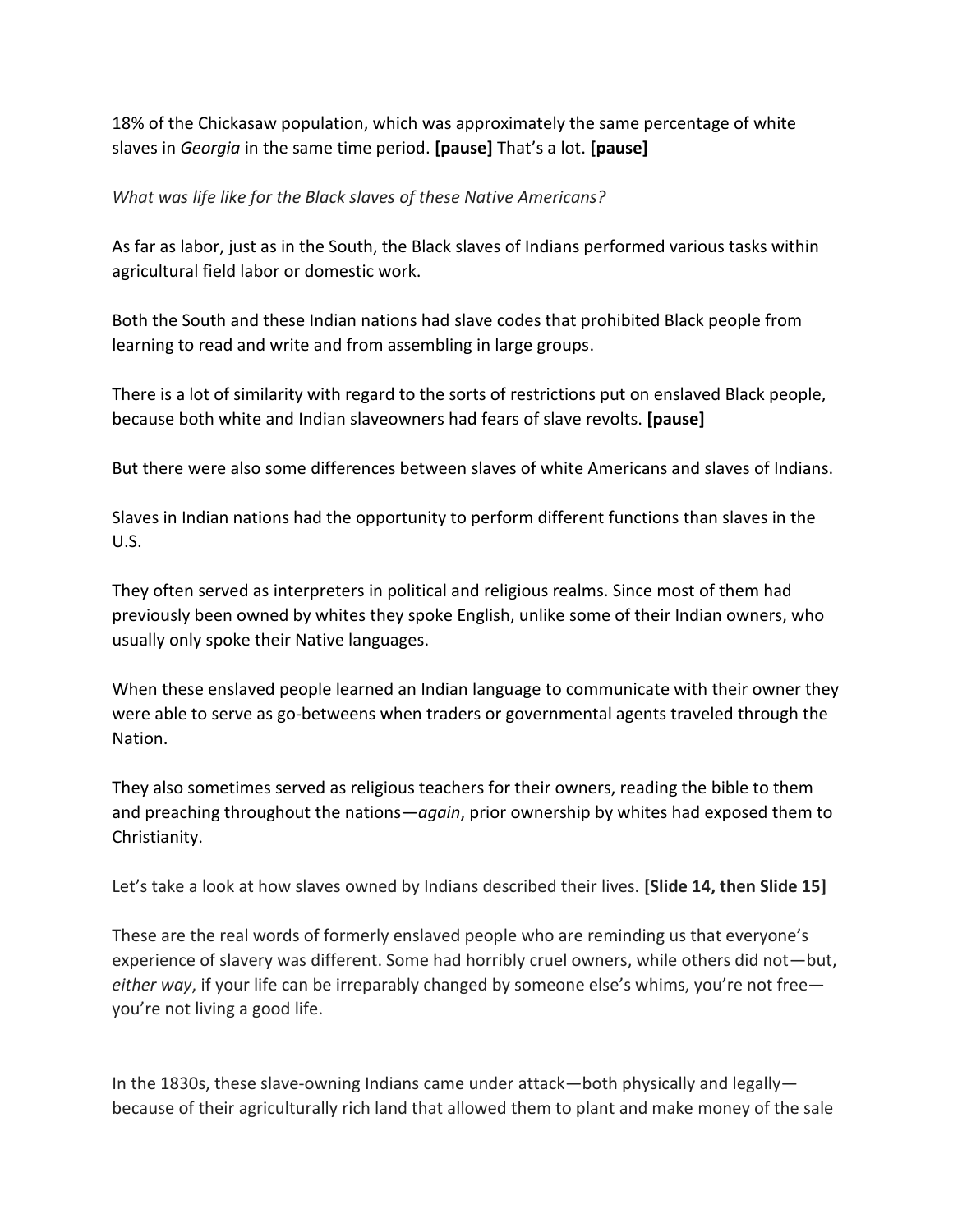of their harvests. White plantation owners wanted this land for themselves, and so this is how we get Indian Removal.

You probably were already familiar with Removal, but it takes on a little more complexity when you learn that many of the Native people being forced off their homes so white Americans could build plantations… were *also* slaveowners with plantations.

They did what Americans had told them would supposedly make them civilized, and seen as equals, and yet… when Americans wanted their land, that wasn't enough to stop them. **[pause]**

The Cherokees fought Removal, launching two court cases and eloquently stating their basis for why they should not be removed, which included the fact that they had signed treaties with the United States. They even had large groups of white supporters who spoke out against Removal.

One group of supporters were white women who were also abolitionists. I want to show you one of the pamphlets created by a woman named Catherine Beecher… and her last name, "*Beecher*," made sound familiar, because she was the sister of Harriet Beecher *Stowe*, the author of *Uncle Tom's Cabin*, perhaps the most famous abolitionist piece of literature. So this is a family that believes in activism.

Catherine wrote to the women in her circle **[Slide 16: Circular]**

Now, you can definitely say there are some problematic ideas about Native people in this statement, and you'd see more if you read the whole thing, but, *still*, this is still an effort to stop Removal. **[pause]**

Unfortunately, treaties and pleas like Catherine's were ignored by Congress and by President Andrew Jackson, and eventually the Cherokees, as well as the Creeks, Seminoles, Chickasaws, Choctaws, *and their Black slaves*, as well as many other tribes over time, are forced out of the Southeast and into the West—a place called Indian Territory—today, the state of Oklahoma. **[Slide 16: Removal]**

You can then see how the shape of Oklahoma comes about **[Slide 17: OK]**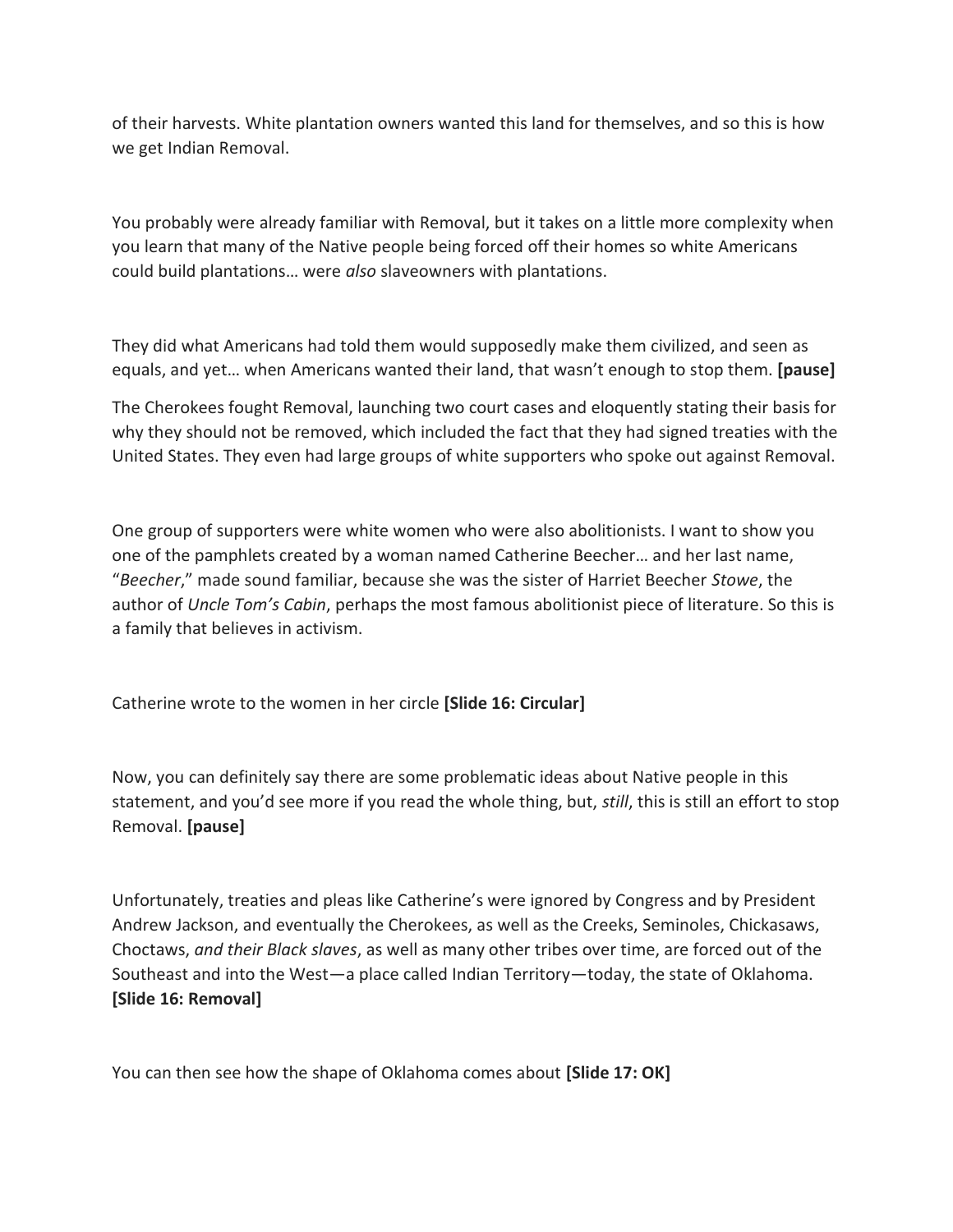Once in Indian Territory, these slave-owning tribes once again set up plantations, and they also rebuilt their governments, creating state houses as well as businesses and newspapers.

So we've established that it wasn't only white Americans who engaged in slavery, and therefore in a system that inherently excluded Black people from humanity and from society.

Native nations also used the labor of Black people to build wealth, and thought of Black people as inherently different, and inferior.

*But how do we get to exclusion and inclusion with voting?*

During the Civil War, members of these slaveholding Indian nations are divided, just like white Americans are divided—so some fight on the side of the Union and some fight on the side of the Confederacy.

And then during and after the Civil War, when Black Americans are emancipated from slavery in the United States, they are *also* emancipated from slavery in these Indian nations.

I'm simplifying things, but what's important is that after the war, tribal leaders have to ask themselves the same question white Americans asked themselves in the 1700s, and then again, after the Civil War:

Who is included and excluded from our nation? Are Black people going to be citizens? Are they going to have all the same rights of citizenship as white people—or, in this case, as *Indians*?

And they actually make similar choices to the United States.

Meaning, at first, *after American pressure*, they allow their former slaves to become citizens of their nations, with all the accompanying rights of citizenship, like voting and serving on juries, and the ability to own property.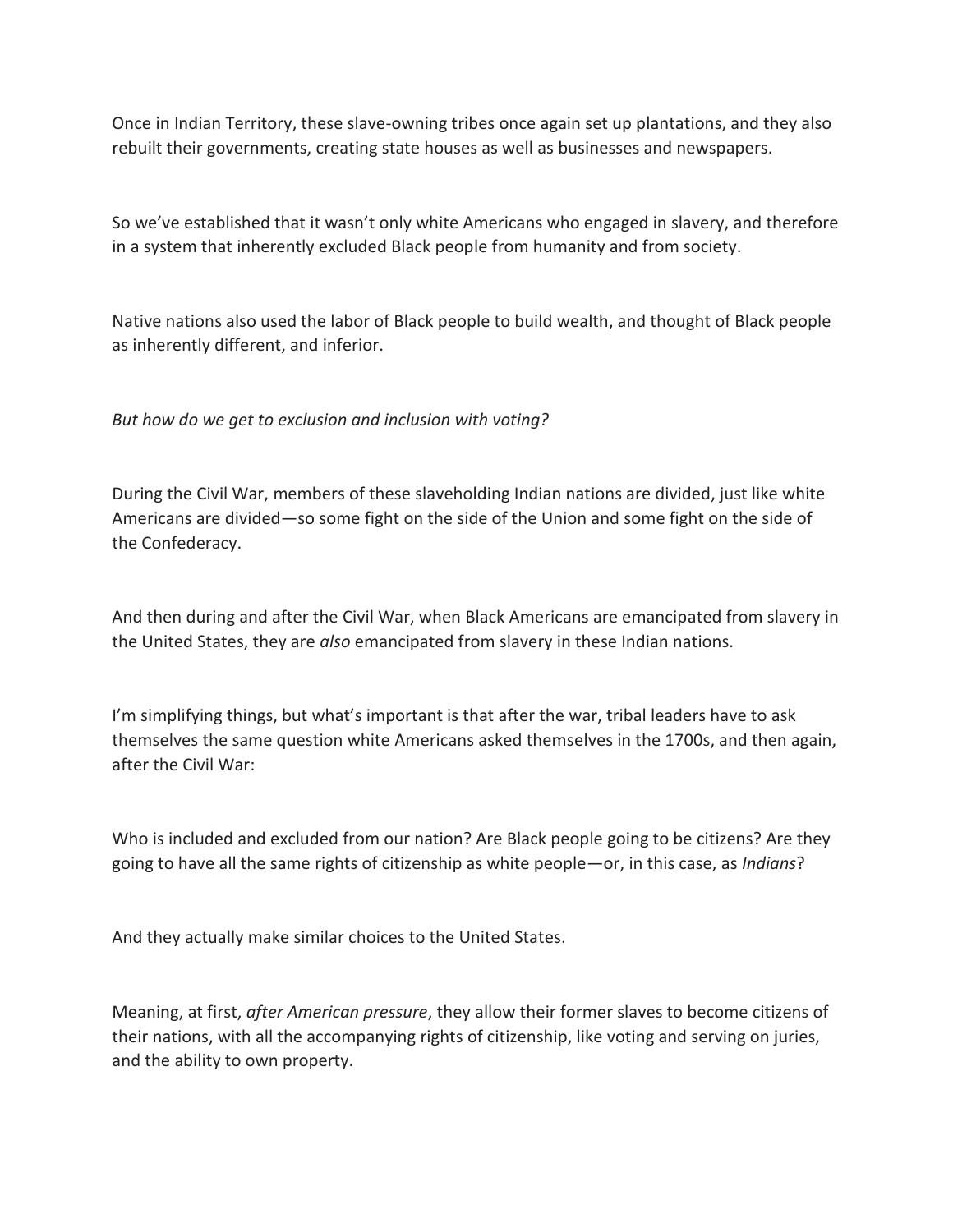But, just like in the United States, Black inclusion bred resentment among some people.

In 1888, the successful candidate for governor of the Chickasaw Nation, W.L. Byrd, made Black exclusion part of his campaign promises, saying that **[Slide 19: Byrd]**

And this sort of sentiment wasn't only present in the Chickasaw Nation.

When asked what he thought about the Black people in his nation, a Cherokee man named William Wilson said they should be moved out of the nation, because **"this land is Cherokee land."**

*Where did Wilson think these Black people should go?* **His response was: Americans have millions of acres of land. Why don't you send them out and settle them on it?**

Black people had worked and lived in the Cherokee Nation since the 1700s, so by the time William Wilson makes this comment, there have been Black people in his nation for over *150 years*.

But to him, they still don't deserve citizenship, or even a place in the Cherokee Nation. They were fine when they were providing *free labor as slaves*, but without that, they're useless to him, and should be moved out.

Can you imagine how hurtful it would be to hear that?

Eventually, William Wilson and others like him get their wish.

In the 1970s and 1980s, as tribal governments regain much of the political power they lost in the late 1800s, they push Black citizens out.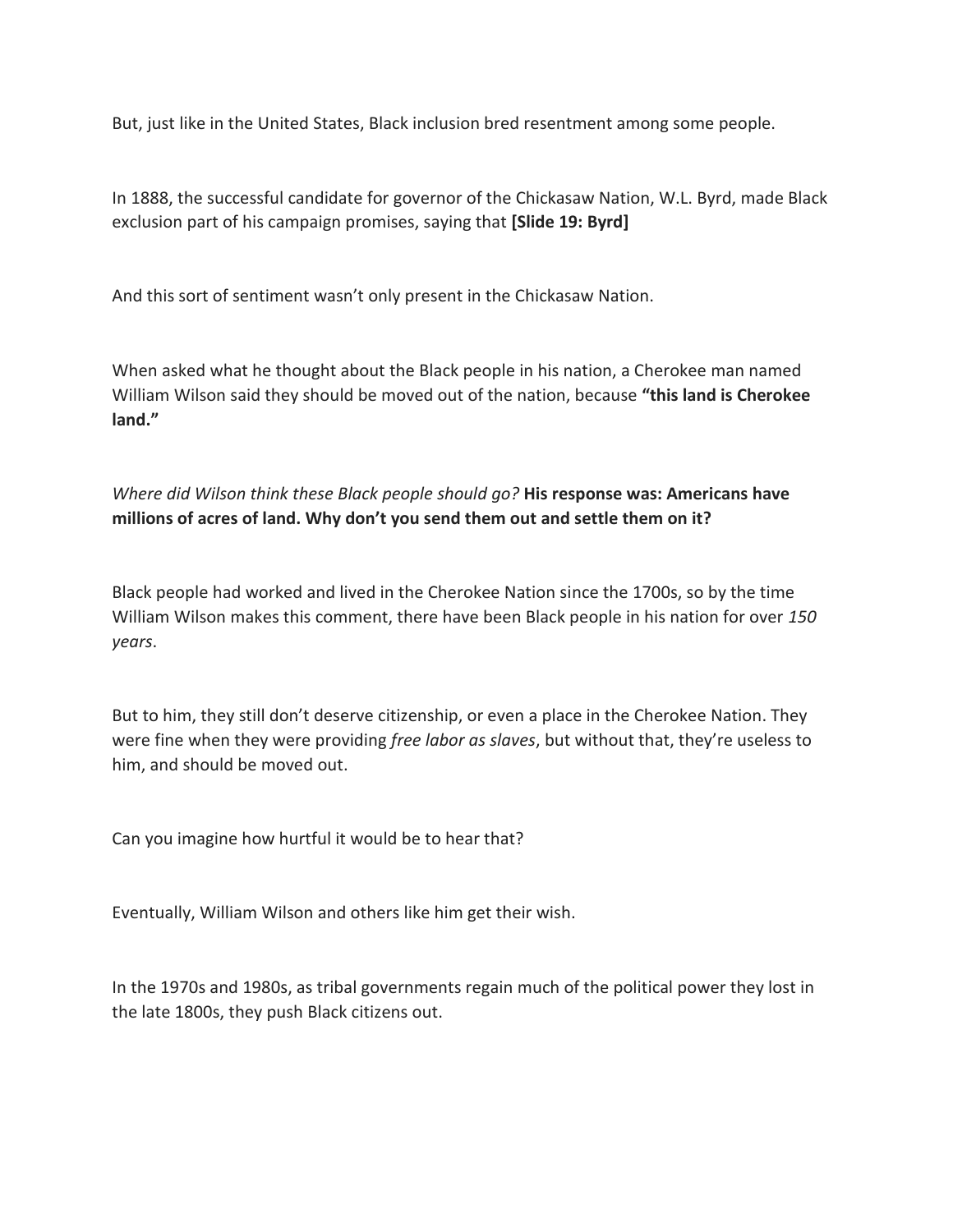By 1990, through referendums or legislation or tribal council votes, all five of these nations the Cherokees, Creeks, Seminoles, Choctaws, and Chickasaws—have taken back not just voting rights, but citizenship entirely from the Black members of their nations.

Most of these Black descendants remain without the tribal citizenship they are rightfully entitled to.

The Black members of the Cherokee Nation had to file multiple lawsuits that went on for over ten years until a U.S. District Court ruling that allowed them to take back their citizenship.

And this is still an issue for all of the Black members of these other tribes.

This is a Buzzfeed article from *2021* **[Slide 20: Buzzfeed]** 

Regardless of your thoughts about the vaccine, you can probably agree that if someone *wants it*, they should be able to *get it*.

And yet, in this article multiple Black members of the Seminole tribe talk about how they were discriminated against, and weren't allowed to get at, being told that they weren't real tribal members.

Black members of the Creek, Choctaw, and Chickasaw Nations cannot vote and are also denied the full rights of citizenship. **[pause]**

So the issue of exclusion and inclusion is very much still a topic of conversation in these Indian nations, just like it is in the United States.

These five slave-holding Indian nations allow us to see how complicated American history is.

Through Removal, we see how Native people had their rights ignored and violated by white settlers. But we also see how *they* ignored and violated the rights of the Black people they enslaved.